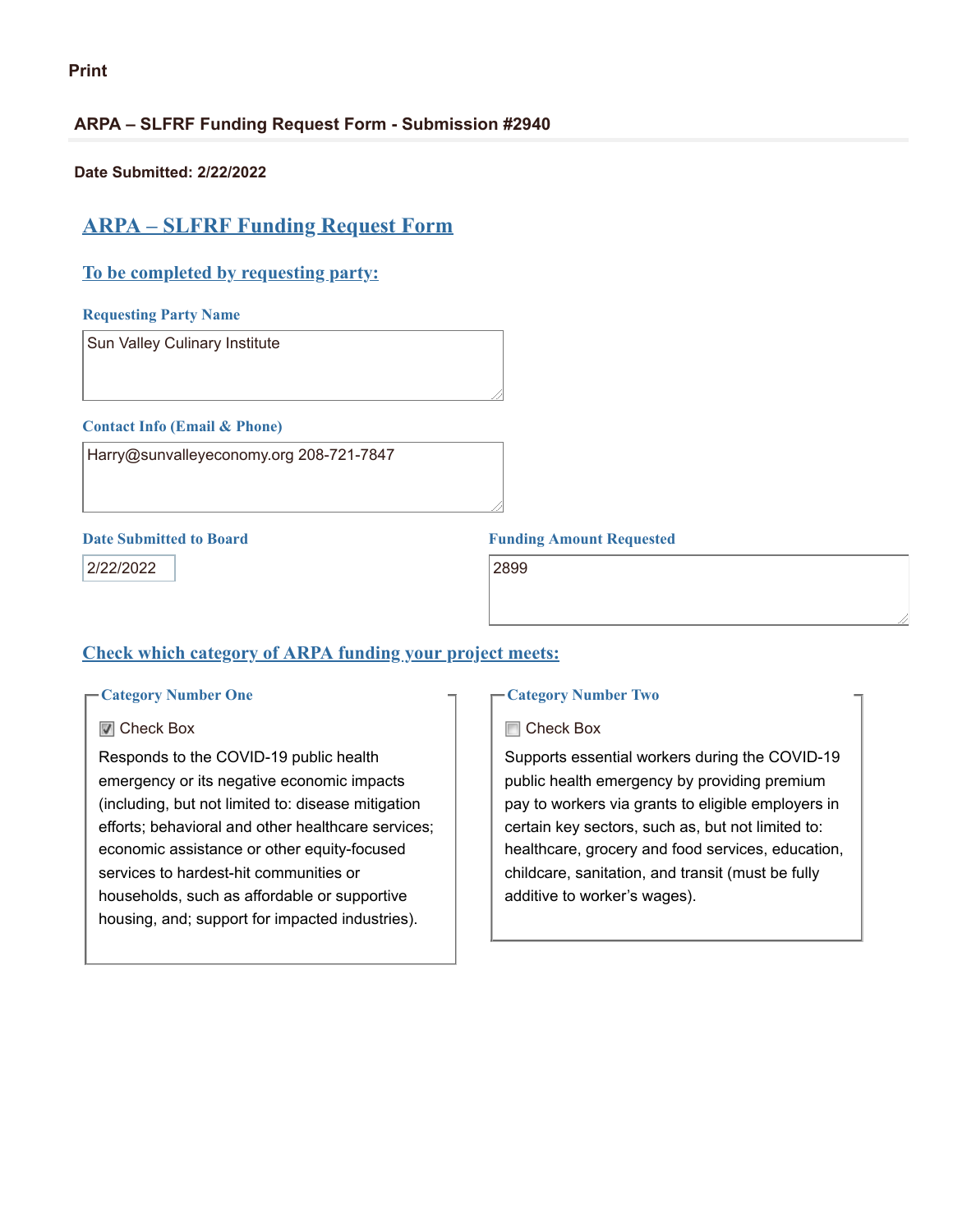#### **Category Number Three**

#### **□ Check Box**

For the provision of government services, to the extent of the reduction in revenue due to the COVID-19 public health emergency, relative to revenues collected in the most recent full fiscal year of the recipient prior to the emergency.

#### **Category Number Four**

**□ Check Box** 

Improves water & sewer or broadband infrastructure (including investments intended to facilitate the creation of affordable and workforce housing).

#### **Please upload your supporting documents in a PDF format**

**Project Description: one page max\*** Project Description SVCI.docx **Provide a comprehensive description of the proposed project to include a clear justification for how it meets the ARPA funding criteria.**

**Draft project budget: one page max\*** Project Budget - SVCI.xlsx

**Additional Supporting Documentation:** HIGH\_COUNTRY\_HEATING\_INC..pdf **(e.g., maps, drawings, letters of support)**

#### **References for additional information:**

U.S. Department of the Treasury – [Coronavirus](https://home.treasury.gov/policy-issues/coronavirus/assistance-for-state-local-and-tribal-governments/state-and-local-fiscal-recovery-funds) State and Local Fiscal Recovery Funds The U.S. Department of Treasury website is a valuable resource for questions regarding eligible uses of these funds.

#### **Electronic Signature Agreement\***

By checking the "I agree" box below, you agree and acknowledge that 1) your application will not be signed in the sense of a traditional paper document, 2) by signing in this alternate manner, you authorize your electronic signature to be valid and binding upon you to the same force and effect as a handwritten signature, and 3) you may still be required to provide a traditional signature at a later date.

I agree.

#### **Electronic Signature**

Harry Griffith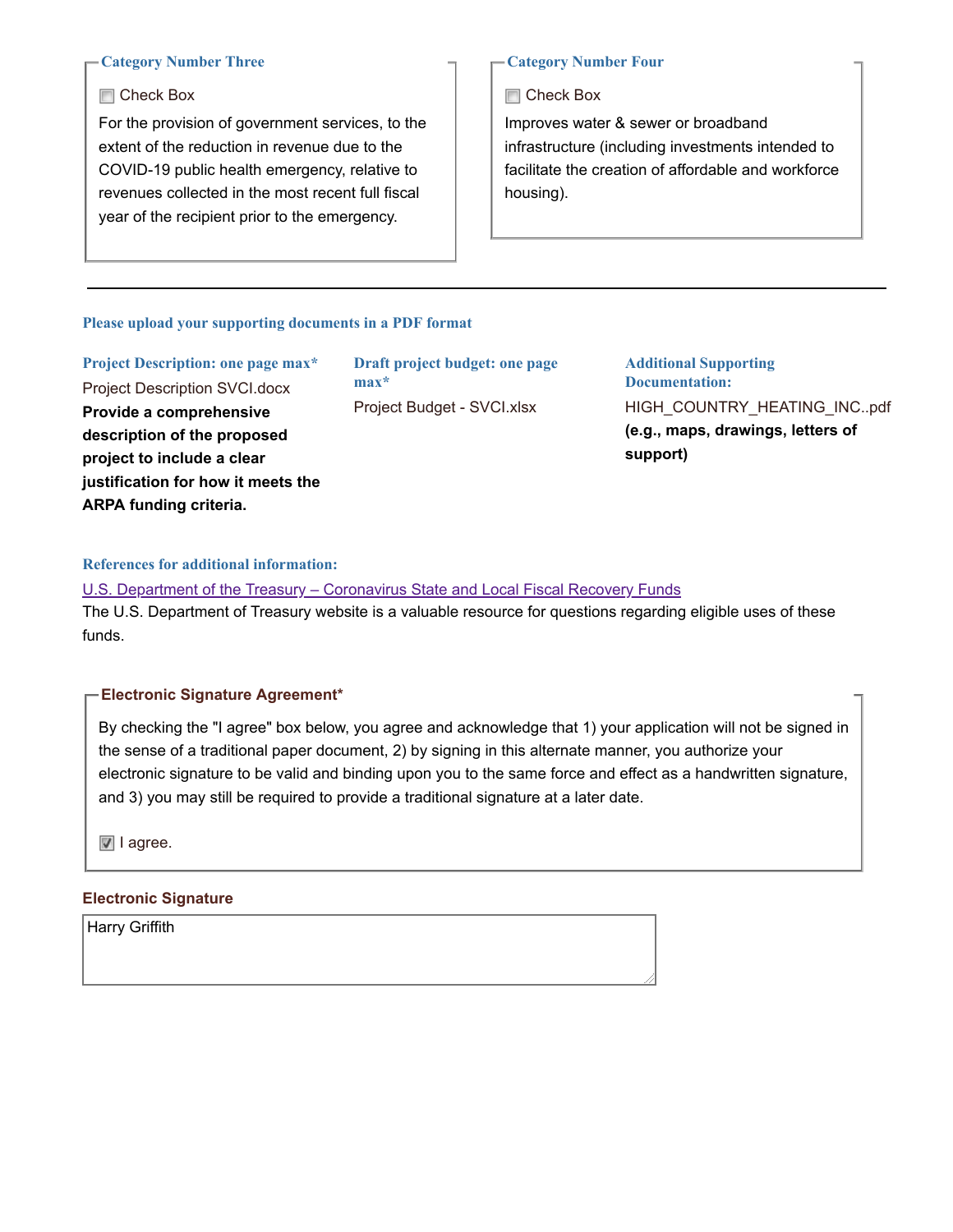# **HIGH COUNTRY HEATING INC.**

P.O. BOX 148 HAILEY, ID 83333 Class<sub>2</sub> 3000 3005

208-788-3176 Phone 208-788-8130 Fax

> **Bill To SUN VALLEY CULINARY KARL URI** P.O. BOX 3088 **SUN VALLEY, ID 83353**

| Date       | Invoice No. |  |  |
|------------|-------------|--|--|
| 10/19/2020 | 37049       |  |  |

| Location                                                                                     |  |
|----------------------------------------------------------------------------------------------|--|
| <b>SUN VALLEY CULINARY</b><br><b>KARL URI</b><br><b>211 N. MAIN ST.</b><br>KETCHUM, ID 83340 |  |
|                                                                                              |  |

| P.O. Number                                                                                      | Terms              |             | Rep                                                                                                                                                                                                                                             | Complete     |                             |                              |  |
|--------------------------------------------------------------------------------------------------|--------------------|-------------|-------------------------------------------------------------------------------------------------------------------------------------------------------------------------------------------------------------------------------------------------|--------------|-----------------------------|------------------------------|--|
|                                                                                                  | DUE ON RECEIPT     |             | <b>DJM</b>                                                                                                                                                                                                                                      | 10/9/2020    |                             |                              |  |
| Quantity                                                                                         | Item Code          | Description |                                                                                                                                                                                                                                                 | Price Each   | Amount                      |                              |  |
| 1<br>1<br>6                                                                                      | EA.<br>EA.<br>HRS. |             | SUPPLY AND INSTALL IWAVE-C AIR CLEANER<br>AND CO2 SENSOR TO CONTROL ECONOMIZER<br><b>BASED ON CO2 LEVELS INSIDE BUILDING.</b><br><b>NU-CALGON IWAVE-C BI-POLAR IONIZER</b><br><b>HONEYWELL CO2 SENSOR</b><br><b>LABOR - SERVICE (10/9/2020)</b> |              | 1,400.00<br>400.00<br>94.00 | 1,400.00<br>400.00<br>564.00 |  |
| THANK YOU - WE APPRECIATE YOUR BUSINESS.<br>Dost due invoices are subject to a finance charge of |                    |             |                                                                                                                                                                                                                                                 | <b>Total</b> | \$2,364.00                  |                              |  |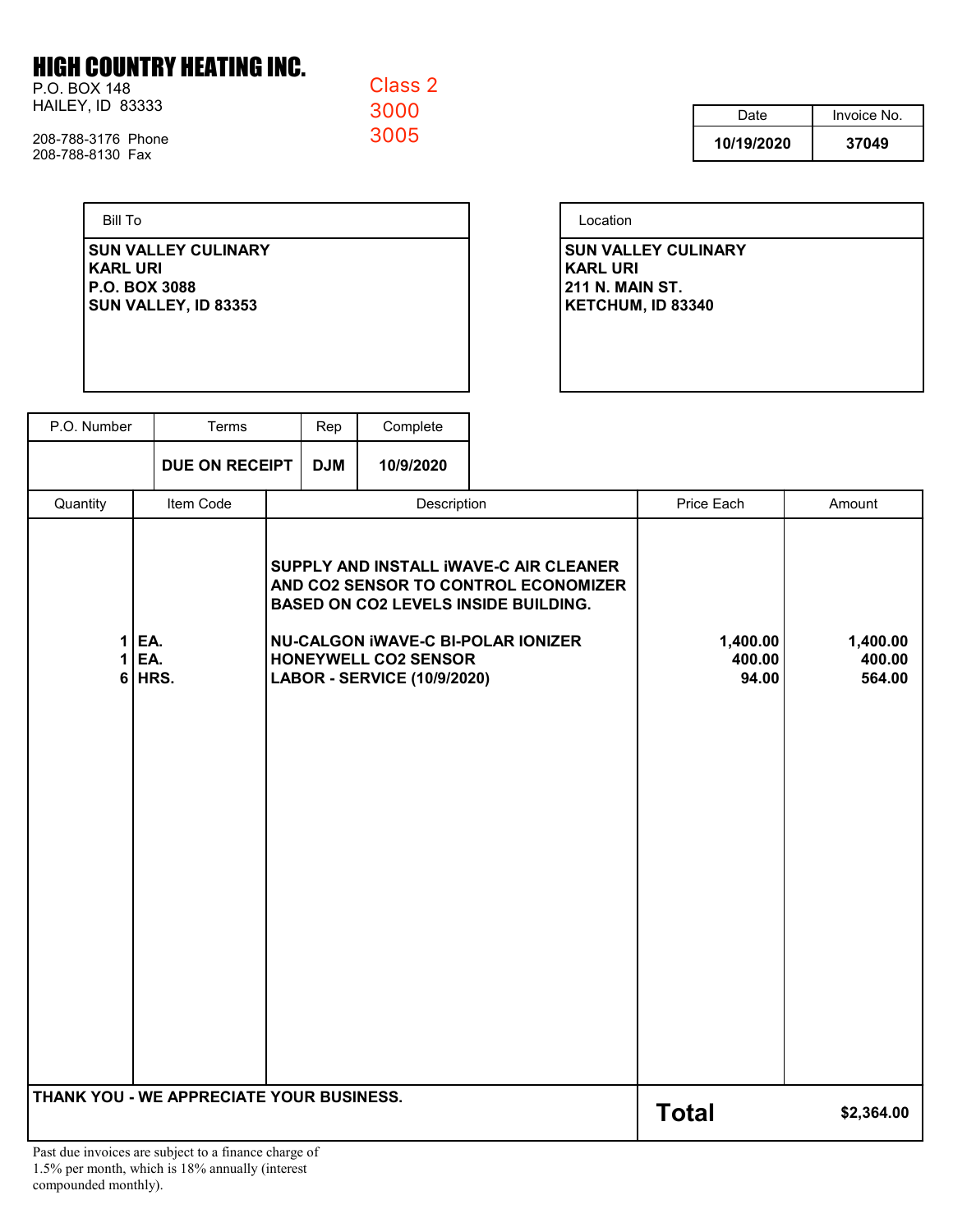| <b>IDate</b> | <b>ICompany</b>                 | <b>Invoice Amount Description</b> |                                                      |
|--------------|---------------------------------|-----------------------------------|------------------------------------------------------|
|              | 10/19/2020 High Country Heating |                                   | 2,364 Air ionizing system                            |
|              | 10/9/2020 Formusa Engineering   |                                   | 525 Consulting on system installtion and calibration |

\$ 2,889